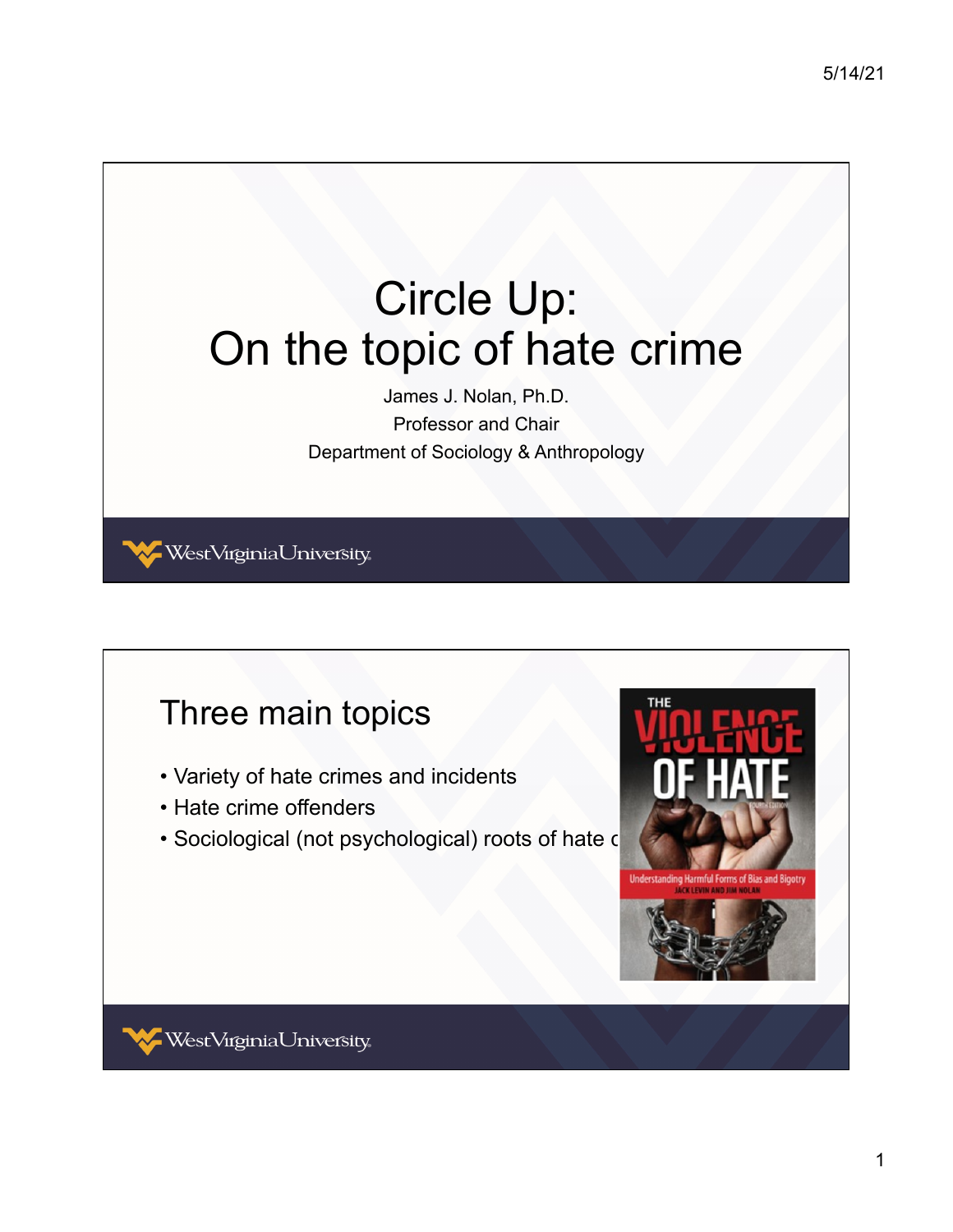

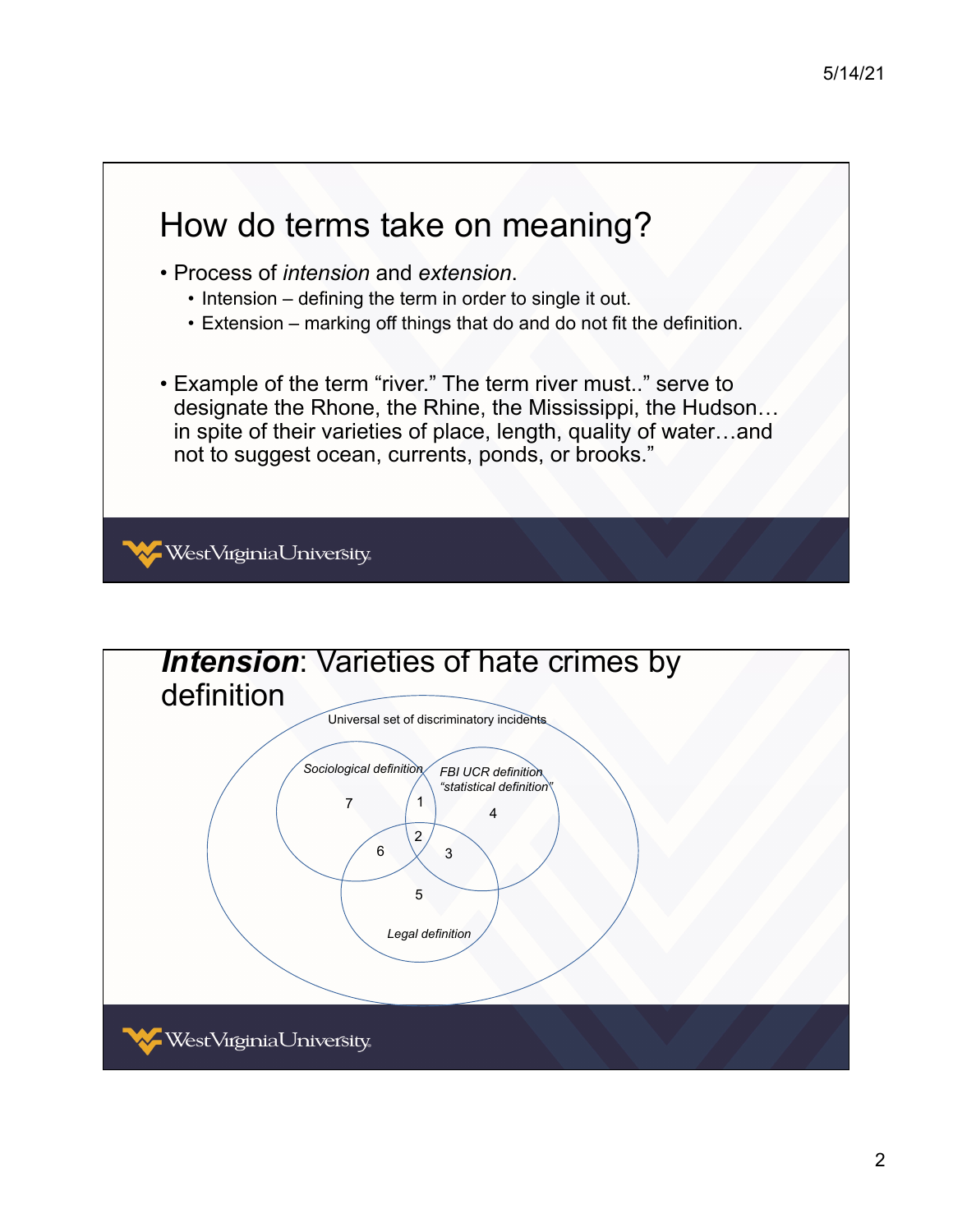

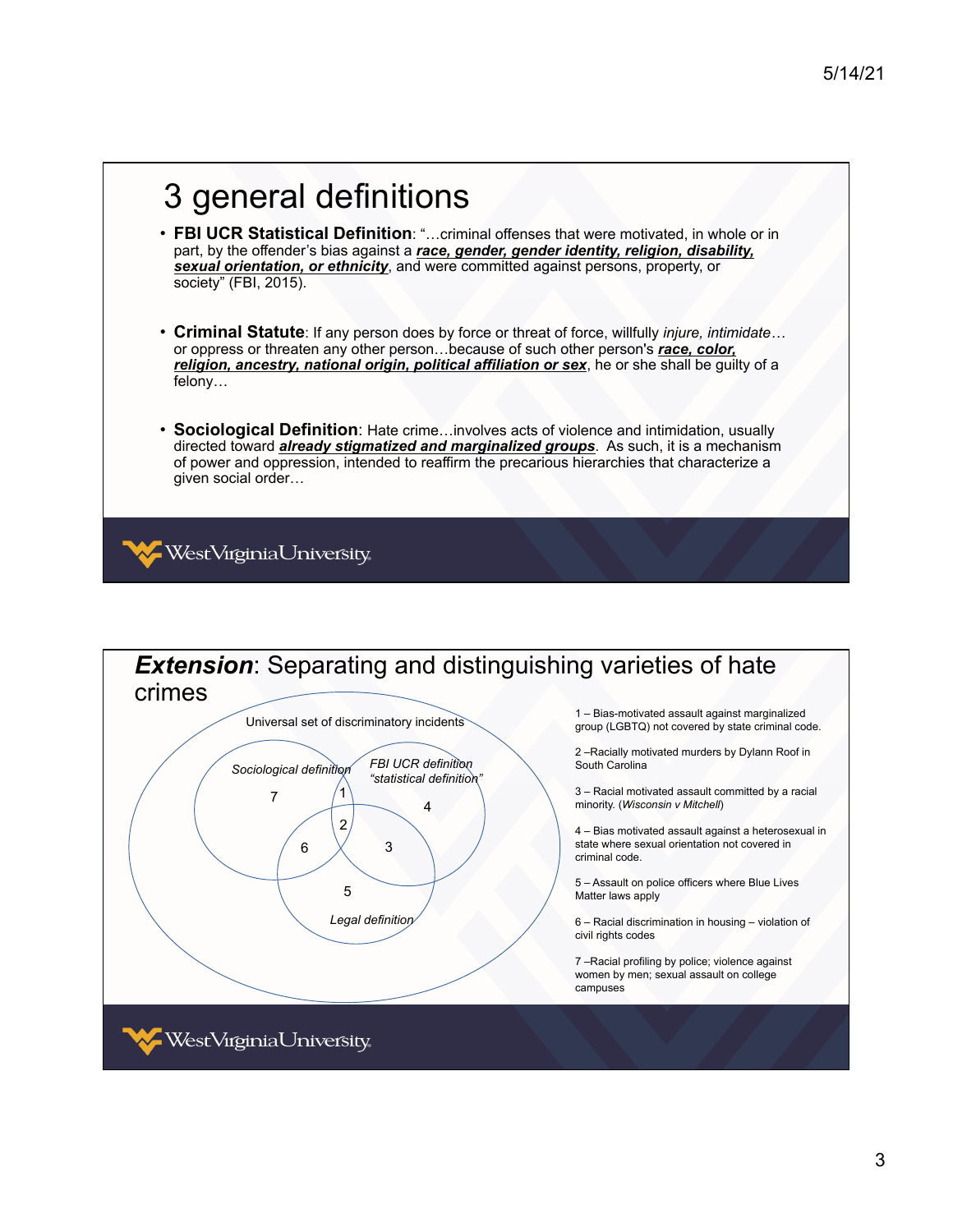

| and community "atmosphere"                                            |                                                      | Sociological roots – community dynamics                               | Policing in an<br>Age of Reform                                                                                   |
|-----------------------------------------------------------------------|------------------------------------------------------|-----------------------------------------------------------------------|-------------------------------------------------------------------------------------------------------------------|
| <b>COMMUNITY A</b>                                                    | <b>COMMUNITY B</b><br>Interdependence                | <b>COMMUNITY C</b>                                                    | An Agenda for Research and Practice<br><b>Edited by James J. Nolan</b><br><b>Frank Crispino - Timothy Parsons</b> |
| <b>INTERDEPENDENCE</b><br><b>Conflict / Frustration</b><br>Dependence | <b>CONFLICT/</b><br><b>FRUSTRATION</b><br>Dependence | Interdependence<br><b>Conflict / Frustration</b><br><b>DEPENDENCE</b> |                                                                                                                   |
| WestVirginiaUniversity.                                               |                                                      |                                                                       |                                                                                                                   |